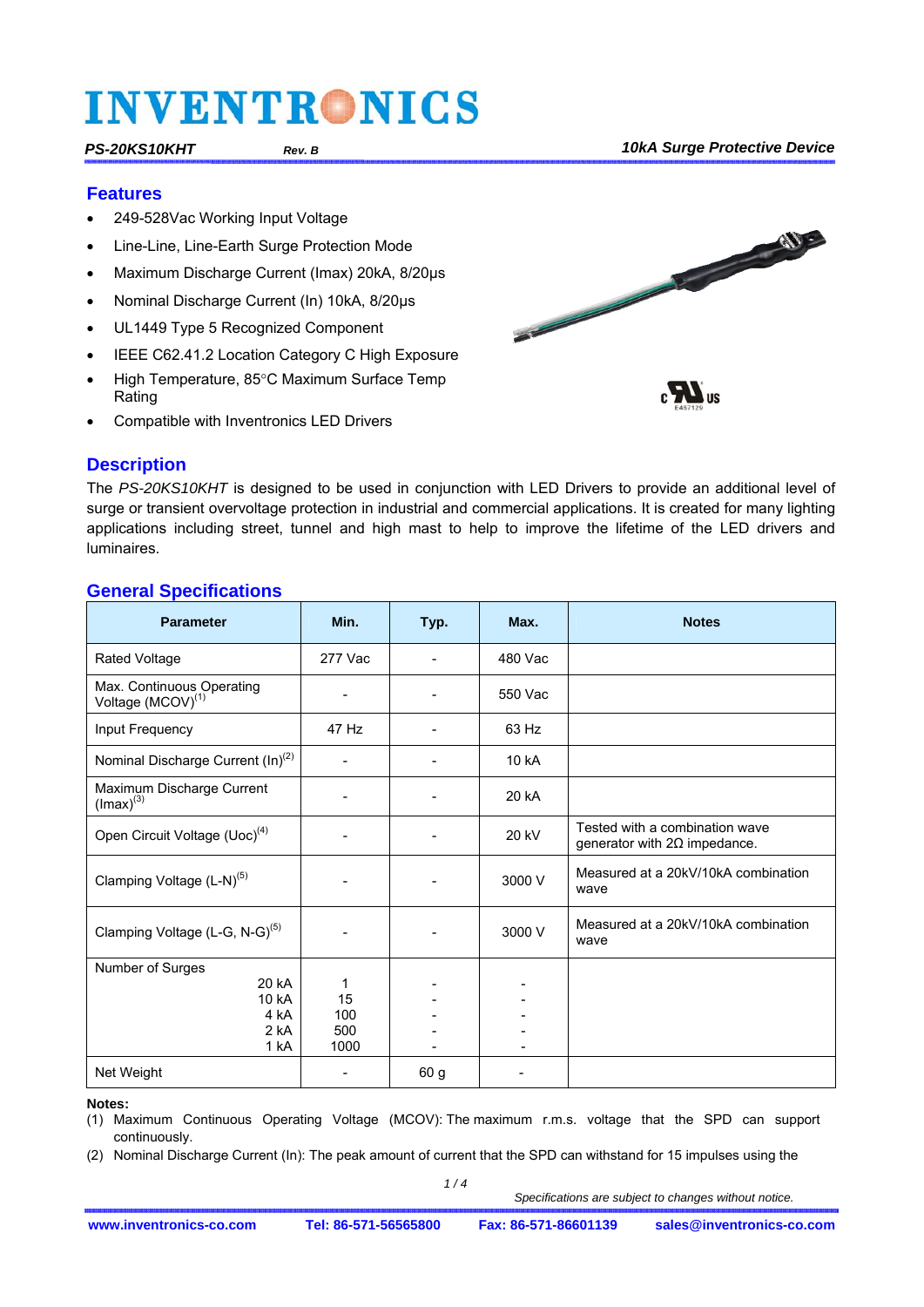8/20μs current wave. This measures the SPD's endurance capability.

- (3) Maximum Discharge Current (Imax): The peak amount of current that the SPD can withstand for 1 impulses using the 8/20μs current wave. This measures the SPD's maximum capability.
- (4) Open Circuit Voltage (Uoc): The peak amount of voltage that the SPD can withstand using the combination wave. This measures the SPD's maximum voltage capability.
- (5) Clamping voltage: The measured amount of residual, or "let-through", voltage that can pass through the SPD during the application of impulses of Open Circuit Voltage (Uoc).

### **Environmental Specifications**

| <b>Parameter</b>                                | Min.             | Typ.                     | Max.   | <b>Notes</b>            |  |
|-------------------------------------------------|------------------|--------------------------|--------|-------------------------|--|
| <b>Operating Temperature</b>                    | -40 $^{\circ}$ C |                          | +85 °C |                         |  |
| Storage Temperature and<br>Humidity             | -40 $^{\circ}$ C | $\overline{\phantom{a}}$ | +85 °C | Humidity: $\leq 75\%RH$ |  |
| Recommended Storage<br>Temperature and Humidity | $-10 °C$         |                          | +40 °C | Humidity: $\leq 75\%RH$ |  |

### **Safety & EMC Compliance**

| <b>Safety Category</b> | <b>Standard</b>                                                                      |  |  |  |
|------------------------|--------------------------------------------------------------------------------------|--|--|--|
| UL/CUL                 | UL 1449: Transient Voltage Surge Suppressors, CSA-C22.2 No. 269.5                    |  |  |  |
| <b>IEEE C62.41</b>     | Guide on the Surge Environment in Low-Voltage (1000 V and Less) AC Power<br>Circuits |  |  |  |

### **Wiring**

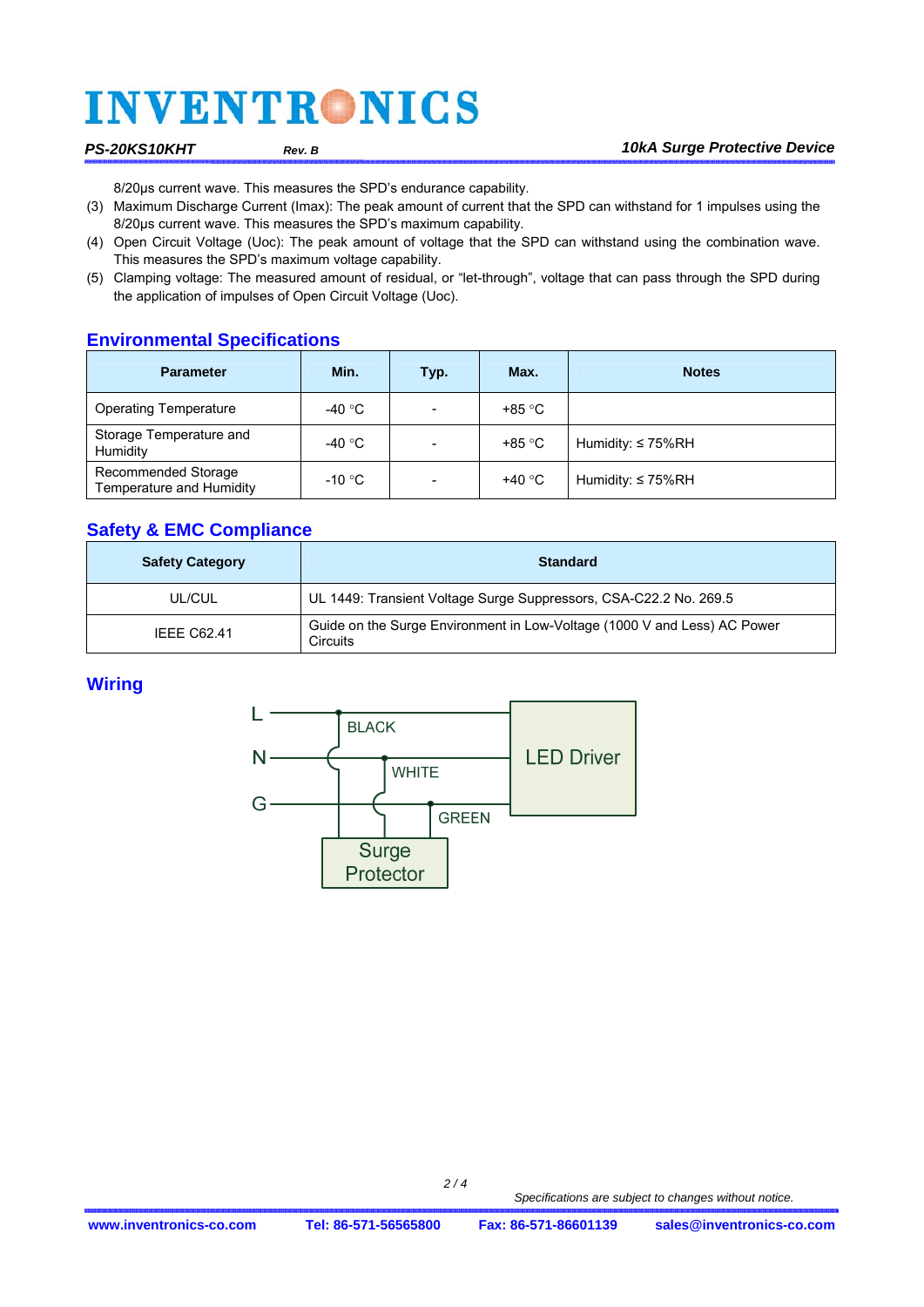*PS-20KS10KHT Rev. B 10kA Surge Protective Device*





 $PROJ \bigoplus$ Unspecified tolerance:±1.5